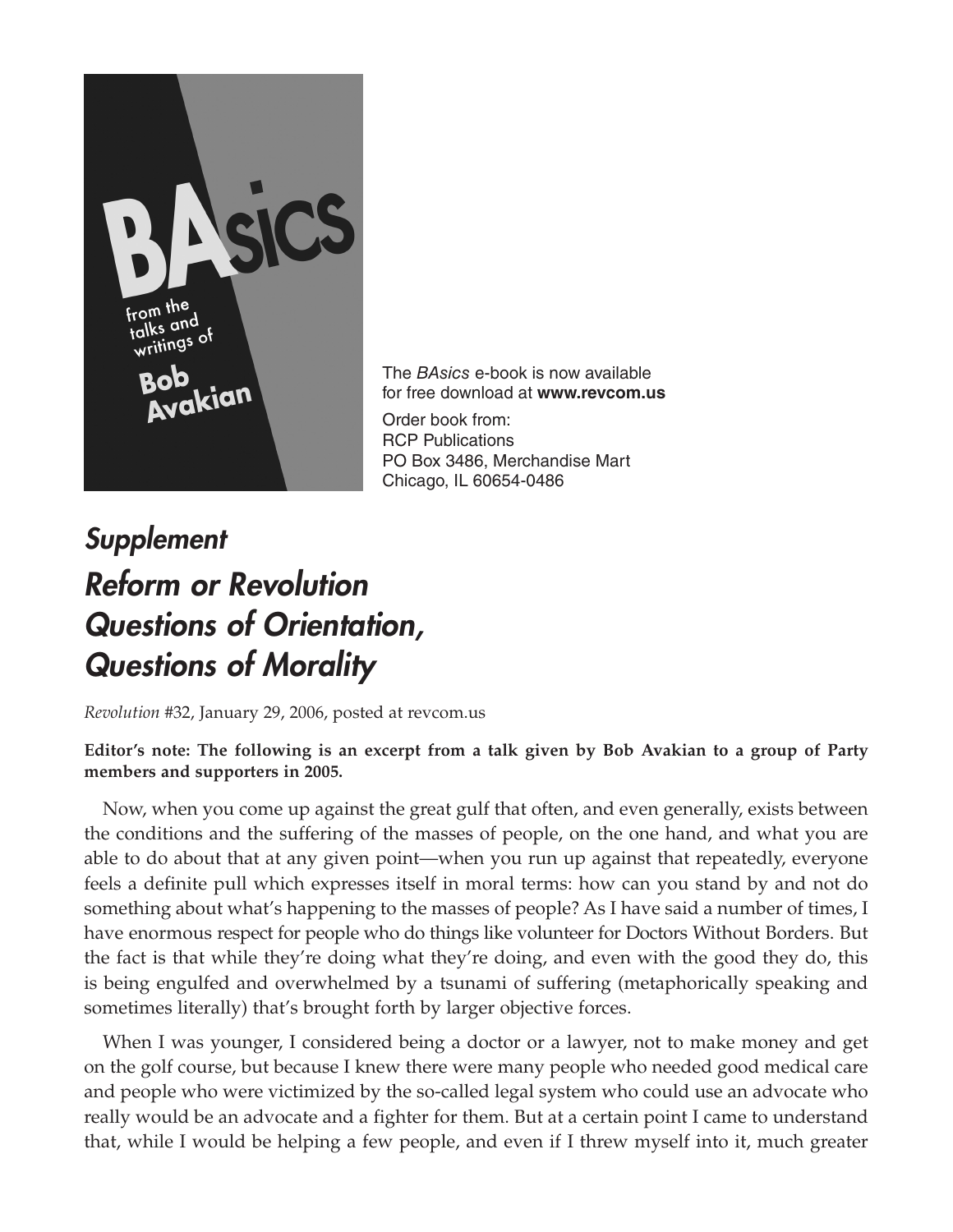numbers of people would find themselves in the position of needing these services—far beyond what I, and others, could do to help them—and it would just be perpetuated forever, and the conditions would get worse. And once you understand this, you can't look yourself in the mirror and do anything less than what you understand, if you're going to be consistent and follow through on your own principles.

So, yes, there's a moral dimension here. How can you sit by and watch people die of diseases that are preventable, not just in the Third World, but right down the street from you? How can you "sit by"? How can you not immediately try to do something about that? But moralities are a reflection of class outlooks, ultimately. They are a reflection of your understanding of reality, which takes a class expression in class society, in an ultimate and fundamental sense. And there is a morality that corresponds not to reformism and seeking merely to mitigate the conditions and the suffering of masses of people—not merely to addressing some, and only some, of the symptoms of that suffering—but to uprooting and abolishing the *causes* of that suffering. This morality corresponds to a revolutionary understanding, that we cannot eliminate the suffering of the masses, and in fact it's only going to get worse, as long as this capitalist-imperialist system remains.

This doesn't mean that it is unimportant to address particular abuses, or that mass resistance to particular forms of oppression is not important. Far from it. The basic point that Marx emphasized is profoundly true: If the masses don't fight back and resist their oppression, even short of revolution, they will be crushed and reduced to a broken mass and will be incapable of rising up for any higher thing. But, as a fundamental point of orientation, we have to grasp firmly the truth that, despite the best and most heroic and self‑sacrificing efforts, it is not possible, within the framework of this system, even to really alleviate, let alone eliminate, the suffering and the causes of the suffering of the masses of people. And our morality has to flow from that.

Let me give you an analogy. Let's say you went back several centuries, somewhat like *Connecticut Yankee in King Arthur's Court*. Let's say in this case you went back to the time of the plagues in Europe that wiped out huge swaths of the population. And the most people knew to do then was to try to quarantine and stay away from people infected with the plague. Then, looking at all these people dying of the plague, if you were a good-hearted person perhaps you would take wet towels and put them on the foreheads of the people who were dying, or take some other steps to try to minimize their suffering to some degree. And maybe you would do what you could to keep the disease from spreading. But let's say that, as a person from the present time, you know that the plague could actually be cured, fairly easily, with antibiotics, if they were administered in time. And, further extending and elaborating the analogy, let's imagine that somehow there were antibiotics back in that time—of course, in reality antibiotics did not exist and the scientific understanding had not been developed to produce antibiotics until more recent times, but let's say that somehow these antibiotics also existed back then: let's put into our scenario some other people who had also gone back in time from the present age and had taken with them a big stash of antibiotics, which could prevent the millions of deaths that were caused by the plague several centuries ago. But these other time-travelers were monopolizing the ownership of these antibiotics and had organized and paid an armed force of thugs to guard this stash of antibiotics, and were refusing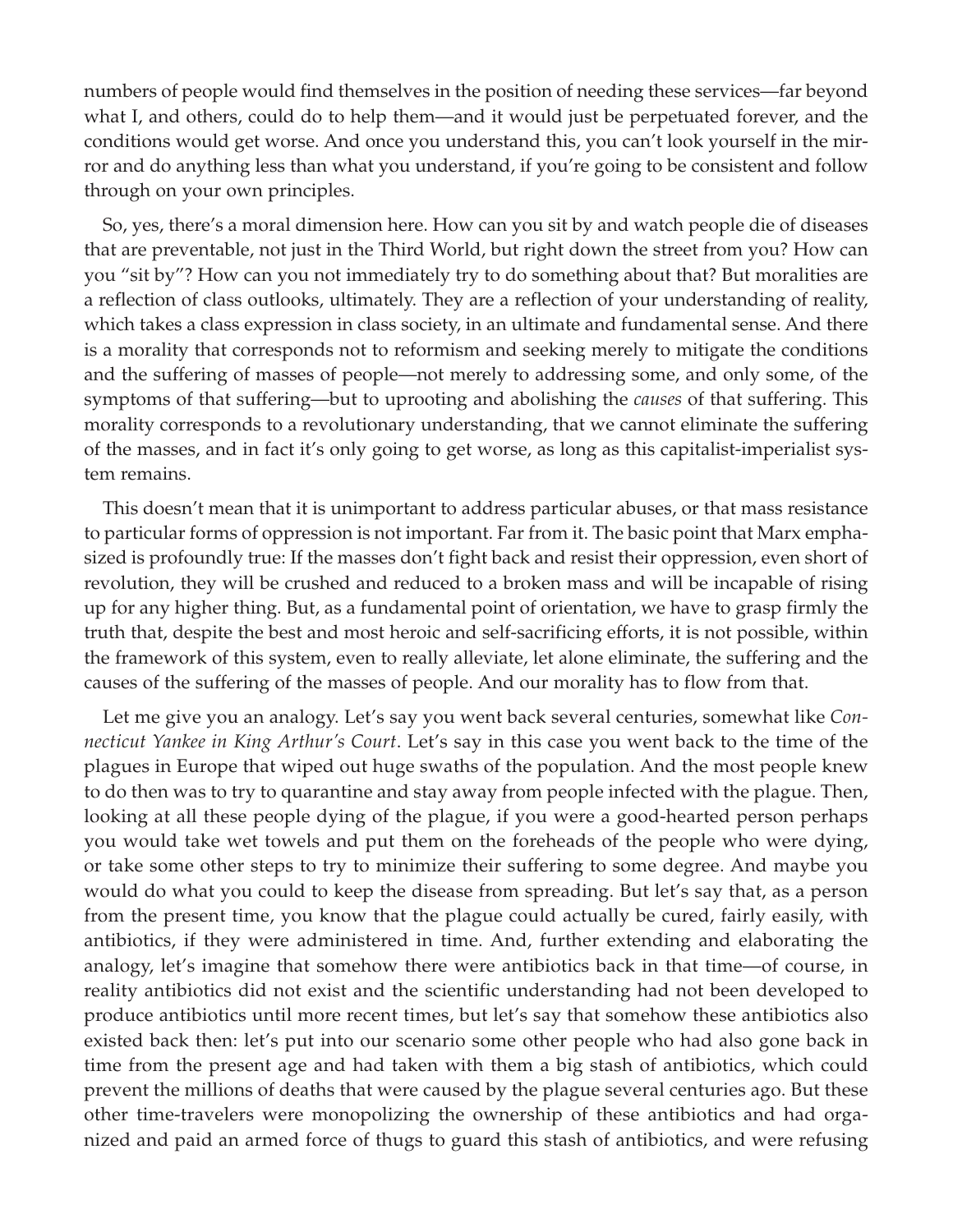to distribute any of these antibiotics unless they could profit from it, by charging a price that most of the people could not afford.

Now, knowing this, which way would people be better served: by continuing to put towels on the foreheads of the fevered people, or by organizing people to storm the compound where the antibiotics were being hoarded, seize the antibiotics and distribute them among the people?

This is, by analogy, the essential difference between reform and revolution. And our morality flows from our understanding of this. Yes, it's very hard to see masses of people suffer and not be able to put a stop to this suffering, right at the time; and, yes, we should organize the masses to fight back against their oppression and the ways in which this system causes them to suffer; but if we really understand where "the antibiotics" are and who's hoarding and monopolizing them and turning them into machinery for profit, into capital, and what it is that's preventing the masses of people from getting to those antibiotics, then our responsibility is to lead the masses to rise up and seize those things and distribute them among themselves.

Now, let me emphasize again: I can and do admire the morality of people who want to alleviate suffering (and who may not see beyond that). We should in no way denigrate or put down these people—people who do things like put water in the desert for immigrants crossing from Mexico—we should admire them and we should unite with them. But that cannot provide the fundamental solution to that particular problem, of the suffering of these immigrants and what drives them to leave their homelands in the first place, nor can it eliminate all the other ways in which masses of people, throughout the world, are oppressed and caused to suffer. Or, again, while I admire the people who volunteer with things like Doctors Without Borders, if they were to say, "this is the most anybody can do, there's nothing more you can do," we would have to engage in principled but very sharp struggle with them, even while uniting with them and admiring their spirit, because it is objectively *not* true that this is all that can, or should, be done—and it is *harmful* to the masses of people to say that this is all that can be done.

In fundamental and strategic terms, it is necessary to choose where the weight and the essence of your efforts is going to go: into fighting the effects and the symptoms, or getting to the cause and uprooting and getting rid of that cause? And that's why you become a revolutionary—when you realize that you have to seek the full solution to this, or else the suffering is going to continue, and get worse. That's one of the main things that impels people toward revolution, even before they understand, scientifically, all the complexity of what revolution means and what it requires. And, as you become a communist and you increasingly look at the whole world, and not just the part of the world that you are immediately situated in, you see that the whole world has to change, that all oppression and exploitation has to be uprooted, everywhere, so that it can no longer exist anywhere.

So we have to be on a mission to liberate those antibiotics, and not get diverted into think– ing that the most and the highest good we can do is trying to lessen the misery, to mitigate the symptoms, rather than getting to the cause and bringing about a real and lasting cure. The question of reform vs. revolution is not some petty notion of "our thing" vs. somebody else's "thing"—it is a matter of what is really required to eliminate the horrendous suffering to which the great majority of humanity is subjected, day after day, and what kind of world is possible.